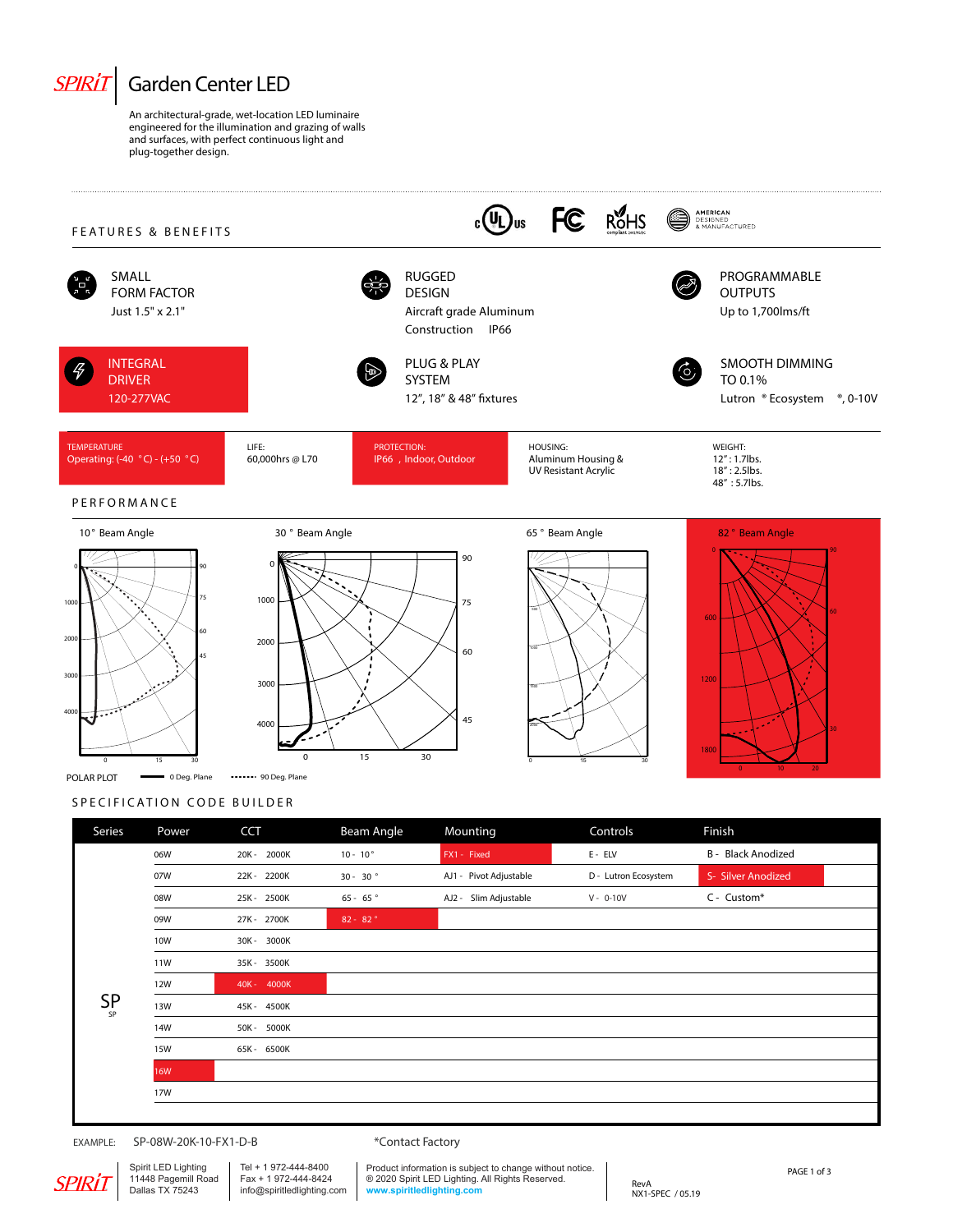

# $SPIRIT$  Garden Center LED

An architectural-grade, wet-location LED luminaire engineered for the illumination and grazing of walls and surfaces, with perfect continuous light and plug-together design.

### **OUTP U T D AT A**

### **3000K LUMEN DATA LUMEN FACTOR MAX RUN/FEED**

# **4FT UNIT @ 3000K**

| System Watts/Ft | Delivered Lumens/Ft |               |  |
|-----------------|---------------------|---------------|--|
|                 | 83 CRI              | <b>92 CRI</b> |  |
| 6               | 630                 | 535           |  |
| 7               | 847                 | 719           |  |
| 8               | 840                 | 714           |  |
| 9               | 945                 | 803           |  |
| 10              | 1050                | 892           |  |
| 11              | 1155                | 982           |  |
| 12              | 1260                | 1071          |  |
| 13              | 1365                | 1160          |  |
| 14              | 1470                | 1249          |  |
| 15              | 1575                | 1338          |  |
| 16              | 1694                | 1432          |  |
| 17              | 1785                | 1517          |  |

| <b>DIMENSIONS</b> |  |
|-------------------|--|





**Output Factors** CCT | Multiplier 2000K 0.92

| Watts        | Max. Run Length   |                   |  |
|--------------|-------------------|-------------------|--|
| <b>POWFR</b> | 120VAC            | 277VAC            |  |
| 8            | 130ft             | 260ft             |  |
| 9            | 115ft             | 230ft             |  |
| 10           | 100 <sub>ft</sub> | 200 <sup>ft</sup> |  |
| 11           | 95ft              | 190ft             |  |
| 12           | 85ft              | 170ft             |  |
| 13           | 80ft              | 160ft             |  |
| 14           | 75ft              | 150ft             |  |
| 15           | 70ft              | 140ft             |  |
| 16           | 65ft              | 130ft             |  |
| 17           | 60ft              | 120ft             |  |



## **MOUNTING BRACKETS**



**Adjustable Clip** □ SP-AJ1



**Slim Adjustable U Clip** □ SP-AJ2





Spirit LED Lighting 11448 Pagemill Road Dallas TX 75243 Tel + 1 972-444-8400 Fax + 1 972-444-8424 info@spiritledlighting.com Product information is subject to change without notice. ® 2020 Spirit LED Lighting. All Rights Reserved. **www.spiritledlighting.com**

RevA NX1-SPEC / 05.19